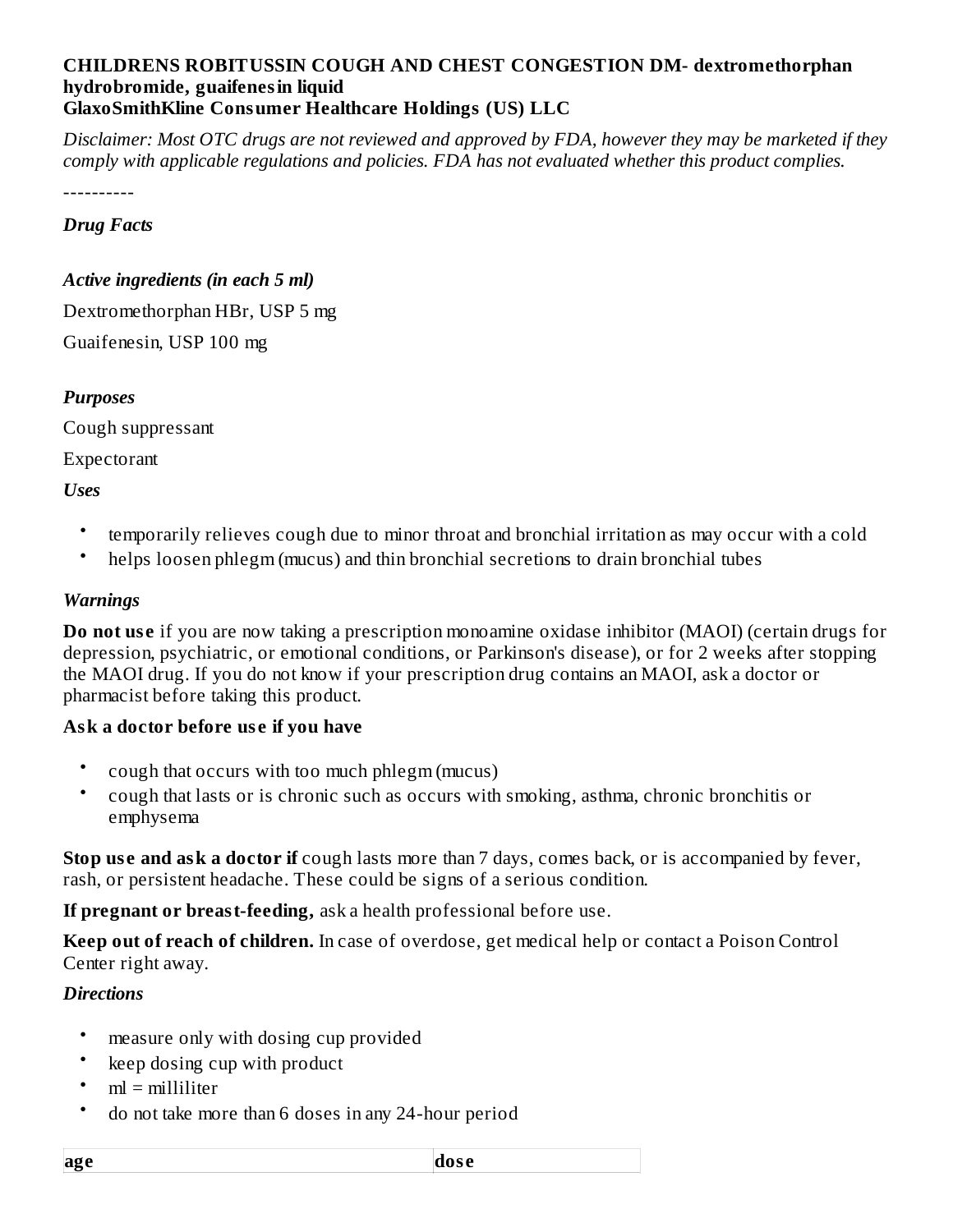| children under 4 years                | do not use                     |
|---------------------------------------|--------------------------------|
| children 4 to under 6 years           | 5 ml every 4 hours             |
| children 6 to under 12 years          | $ 10 \text{ ml}$ every 4 hours |
| adults and children 12 years and over | 20 ml every 4 hours            |

## *Other information*

- **each 5 ml contains:**sodium 3 mg
- store at 20-25°C (68-77°F). Do not refrigerate.

## *Inactive ingredients*

anhydrous citric acid, artificial flavor, FD&C blue no. 1, FD&C red no. 40, glycerin, natural flavor, polyethylene glycol, propylene glycol, purified water, sodium benzoate, sodium citrate, sorbitol solution, sucralose

## *Questions or comments?*

call weekdays from 9 AM to 5 PM EST at **1-800-762-4675**

For most recent product information, **visit www.robitussin.com**

Distributed by: Pfizer, Madison, NJ 07940 USA

## **PRINCIPAL DISPLAY PANEL**

*NEW Dosing Information*

**Children's Robitussin ® NOW FOR AGES 4 & OVER**

**Cough & Chest Congestion**

**DM**

**DEXTROMETHORPHAN HBr (Cough Suppressant) GUAIFENESIN (Expectorant)**

**Relieves:**

 **Chest Congestion/Mucus Cough**

**Non-Drowsy**

**grape** flavor

4 FL OZ (118 ml)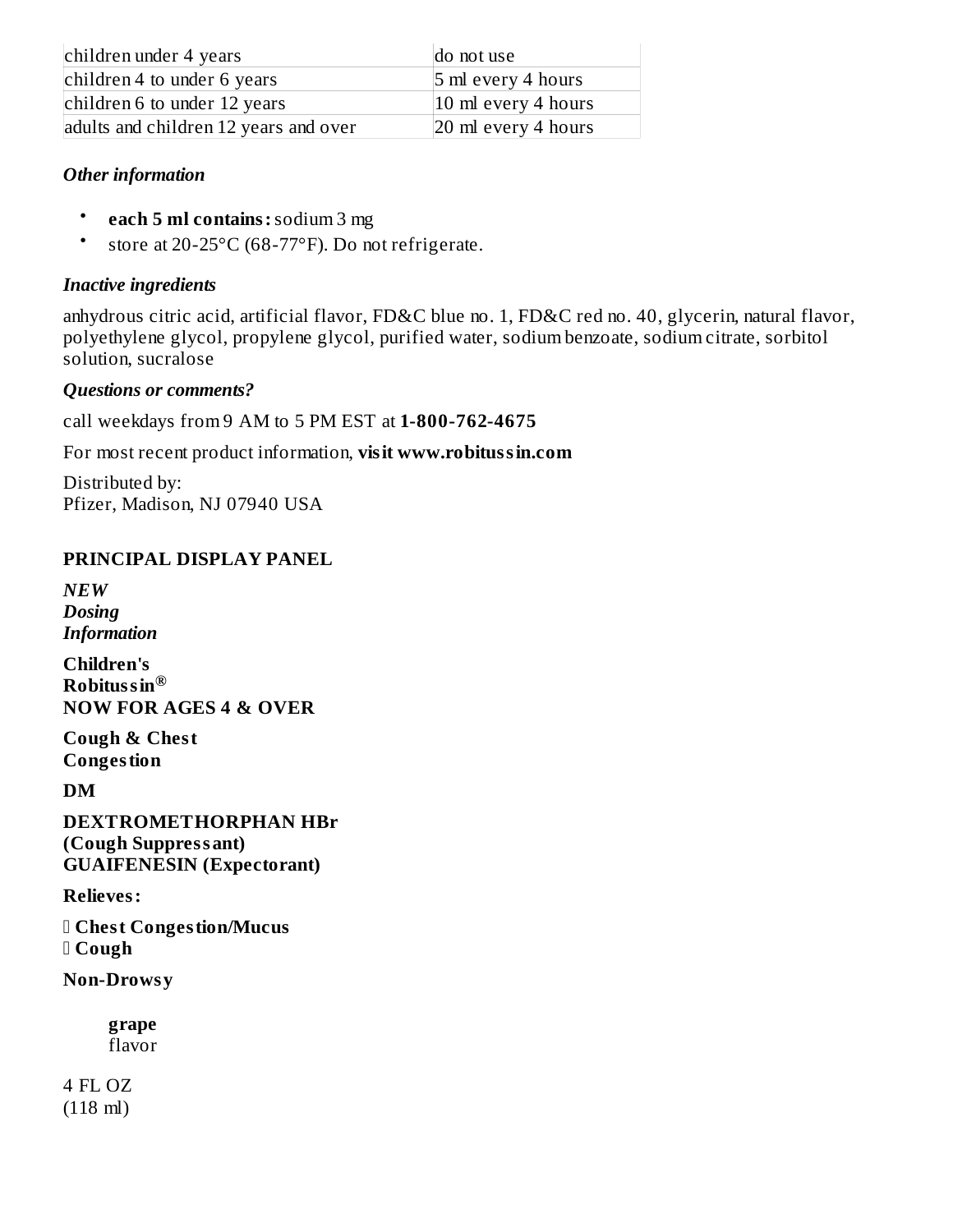

# **CHILDRENS ROBITUSSIN COUGH AND CHEST CONGESTION DM** dextromethorphan hydrobromide, guaifenesin liquid **Product Information Product T ype** HUMAN OTC DRUG **Ite m Code (Source )** NDC:0 0 31-8 715 **Route of Administration** ORAL **Active Ingredient/Active Moiety Ingredient Name Basis of Strength Strength DEXTROMETHORPHAN HYDROBROMIDE** (UNII: 9D2RTI9KYH) (DEXTROMETHORPHAN - UNII:7355X3ROTS) DEXTROMETHORPHAN **HYDROBROMIDE** 5 mg in 5 mL  $100 \text{ ms}$